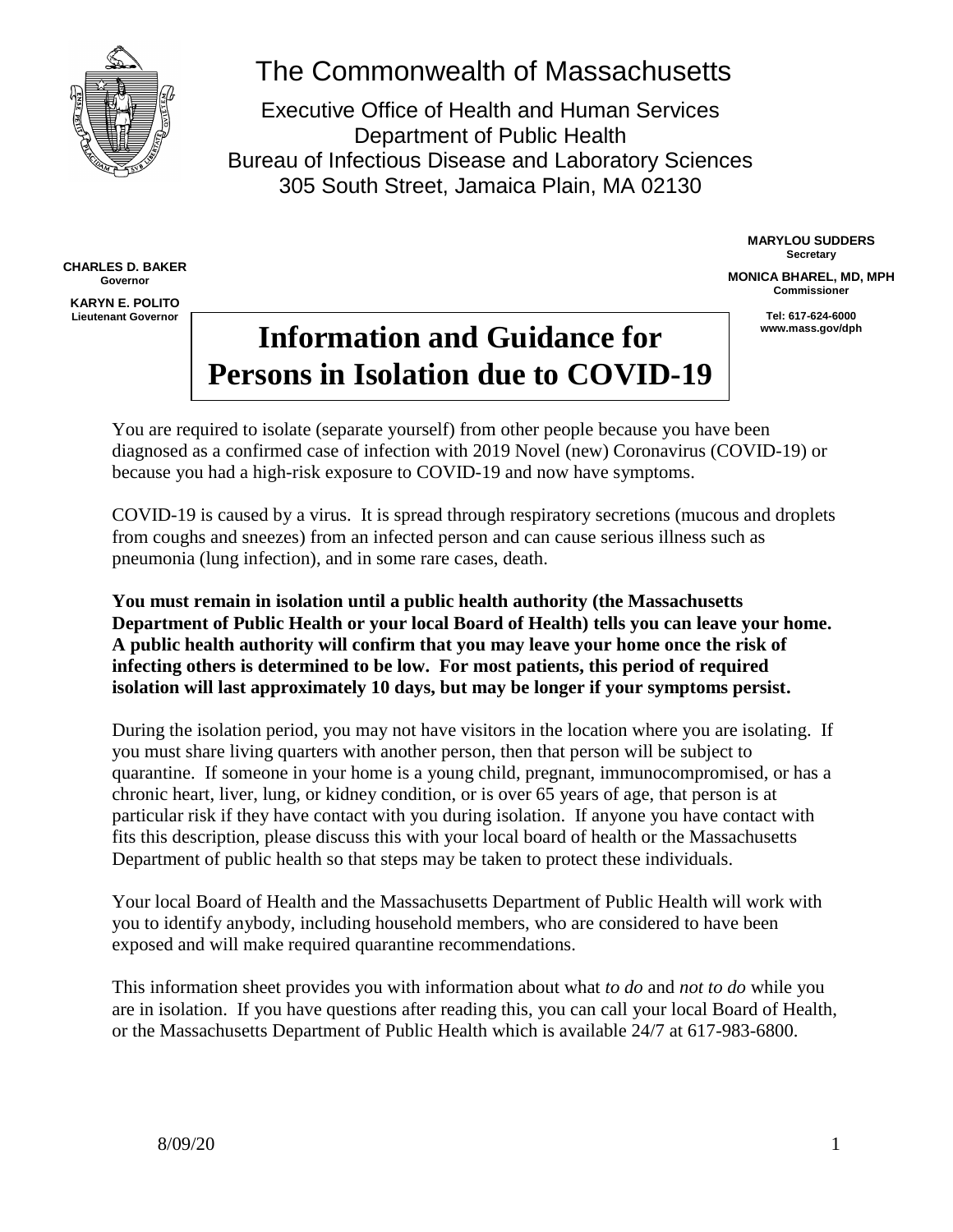#### **While you are in isolation you should follow these instructions:**

- 1. Do not leave your home except for urgent medical care. If you must leave your home for urgent medical care, wear a mask, such as a cloth or surgical mask. If not available try to maintain a distance of six feet from others; when this is not possible, limit your time being closer to people to five minutes or less. Call the healthcare provider before you go and tell them that you have COVID-19 infection. For the protection of others, you should use a personal car or call an ambulance to travel to your healthcare provider. **Do not take public transportation, ride shares (e.g. Uber or Lyft), or taxis under any circumstance**.
- 2. Wear a mask, such as a cloth or surgical mask, if you must be in contact with another person. If not available try to maintain a distance of six feet from others; when this is not possible, limit your time being closer to people to five minutes or less.
- 3. Do not have visitors in your home.
- 4. If possible, other people should not be living in your home while you are in isolation there.
- 5. Do not share a bedroom or bathroom with anyone else.
- 6. Do not share towels or bed sheets/blankets with other people.
- 7. Wash your laundry separately from the laundry of other people.
- 8. Do not share eating or drinking utensils with other people. Wash utensils normally in a dishwasher or by hand with warm water and soap.
- 9. Cover your mouth and nose when coughing or sneezing and throw tissues away in a lined waste container. Then wash your hands.
- 10. Wash your hands often with soap and water for at least 20 seconds. If soap and water are not available use an alcohol-based hand sanitizer that contains at least 60% alcohol.

#### **Anyone you have to come in contact with in your household should:**

- 1. Remain aware of their health and watch themselves for:
	- a. A fever (temperature over 100.3 degrees). They should take their temperature in the morning and at night.
	- b. Other symptoms such as a cough, difficulty breathing, shortness of breath, chills, stiff or sore muscles, headache, or diarrhea.
- 2. Wash hands often with soap and water for at least 20 seconds. If soap and water are not available they should use an alcohol-based hand sanitizer that contains at least 60% alcohol.
- 3. Wear a mask, such as a cloth or surgical mask, when they are in close contact with you. If not available try to maintain a distance of six feet from others; when this is not possible, limit your time being closer to people to five minutes or less. They should be careful to only touch the parts of the mask that go around the ears or behind the head. Do not touch the front of the mask. They should wash their hands immediately with soap and water after taking the mask off.
- 4. Wear disposable gloves if they need to have direct contact with your body fluids (saliva/spit, mucous, urine, feces, vomit) or handle your dirty laundry. Remove the gloves carefully without touching the outside of the gloves, throw the gloves away, and wash their hands with soap and water or an alcohol-based hand rub.